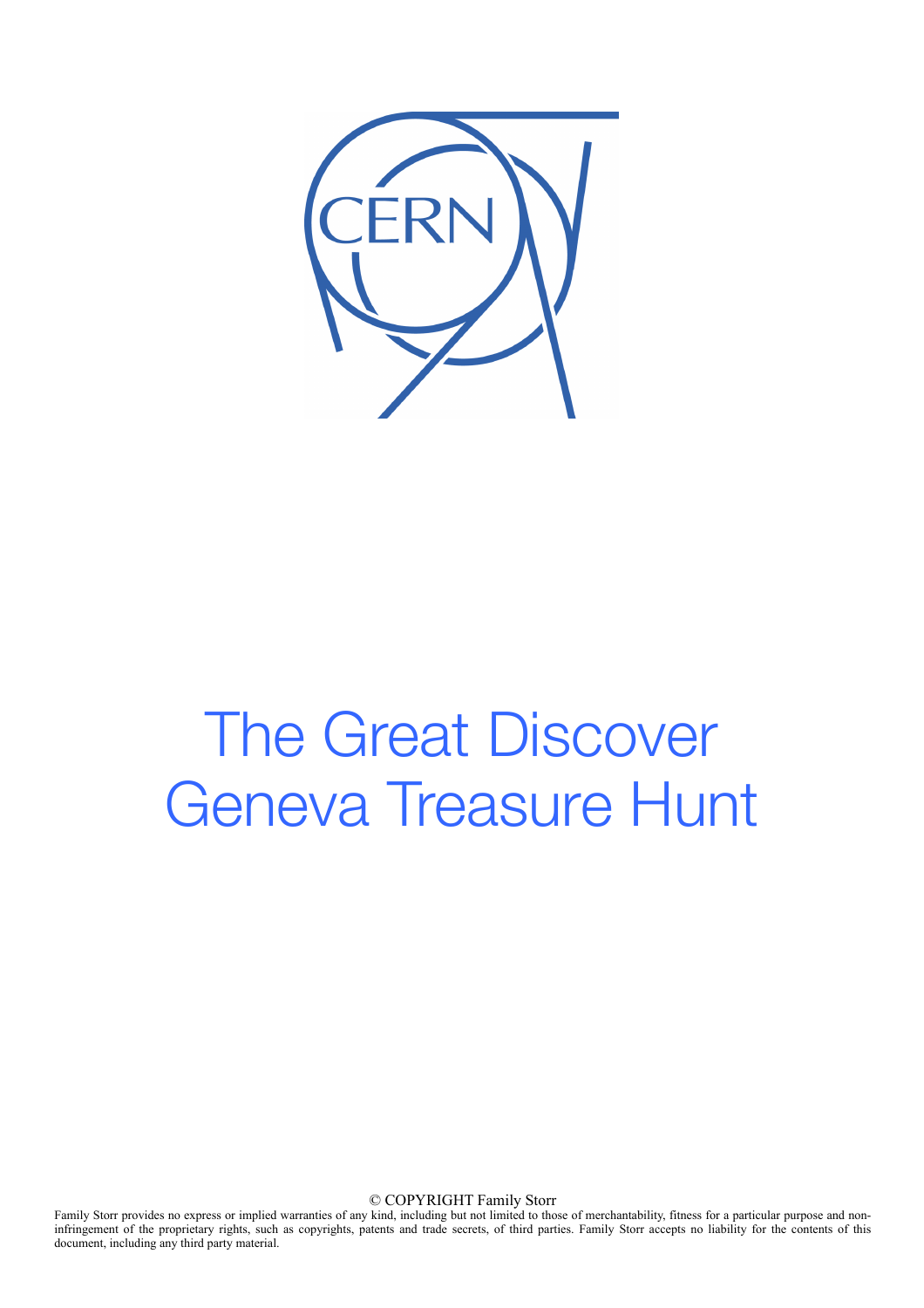## Group

## Participants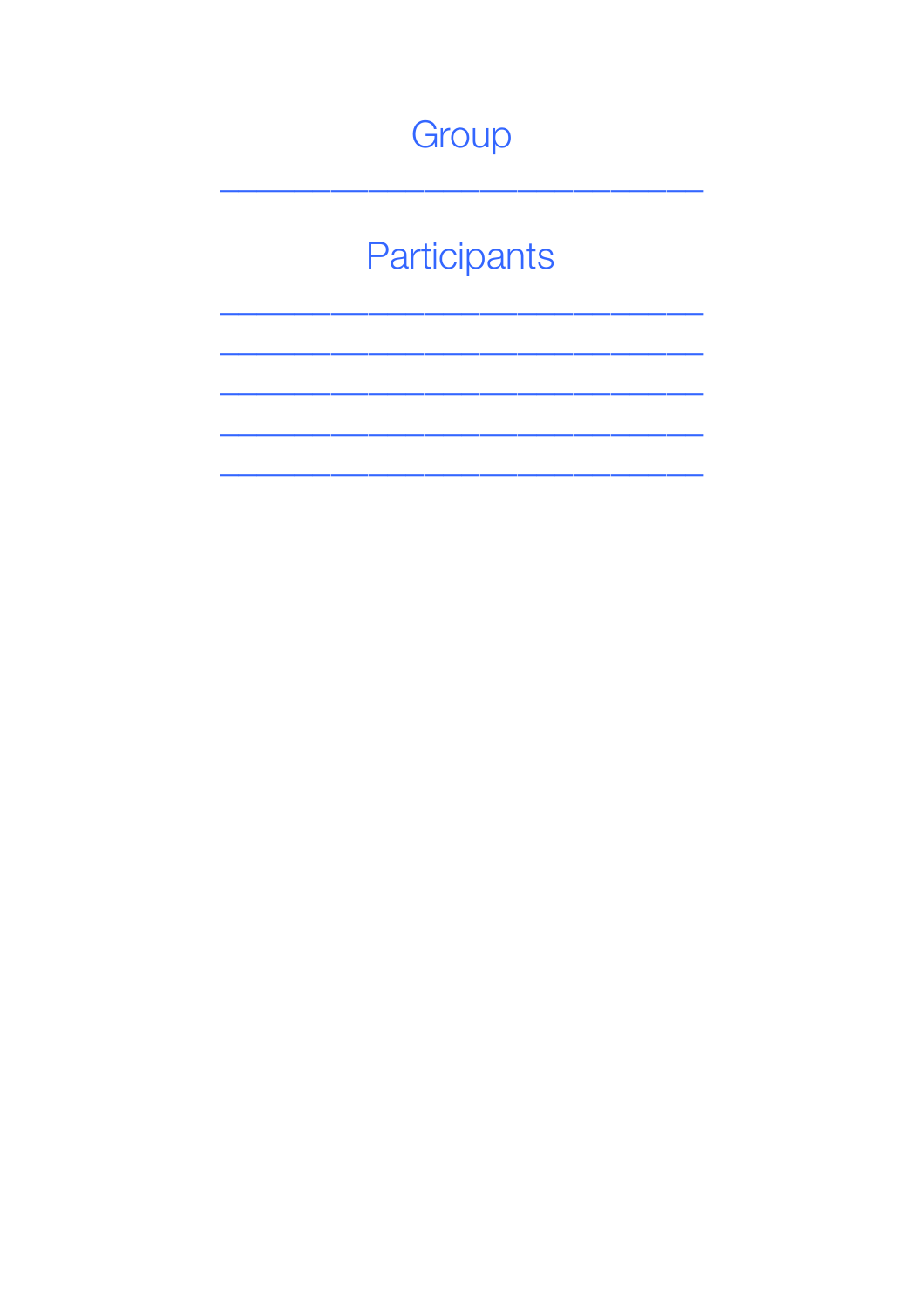#### The Great Discover Geneva Treasure Hunt

The objective of this treasure hunt is to learn a little bit about Geneva, but most of all, to have fun! Take your time, look around and don't forget to stop for a rest and a drink.

Should you loose your orientation, just ask the very friendly people of Geneva.

Good luck and keep smiling :-)

#### Instructions and Questions

Take the tram and get off at the **Cornavin railway station**. Walk down the Rue de Chantepoulet to the Mont Blanc bridge. Do not cross the bridge.

- 1. On the way down, the bus crossed the Place des Vingt-Deux Cantons. However, how many cantons make up the Swiss Confederation ? The bridge will give you a clue.
- 2. Don't cross the bridge but turn right along the Quai des Bergues. On your left is a tree covered island. Who is sitting there looking up the lake ?

Back on the Quai des Bergues continue until you come to the Pont de la Machine. The original machine pumped hot water to the local houses. Today, the Geneva Office de Tourisme is located in the building that housed the pump.

3. Cross the bridge and find out when the office is open on Tuesday-Friday.

Continue across the bridge.

4. What river is flowing beneath you ?

Turn immediately right on Quai Bezanson-Hugues.

5. When did he die ?

Walk along the river bank towards the Mediterranean and when you get to the Place Bel-Air, look straight ahead for the large bank that is being renovated. Turn left at the bank, up the street of flags, the Rue de la Corraterie.

6. What are the two flags alternating up the street ?

This is an expensive street beware of being tempted. At the top, you reach the Place Neuve with General Dufour sitting magnificently on his horse. He won a war, whilst managing to keep the number of casualties to a bare minimum.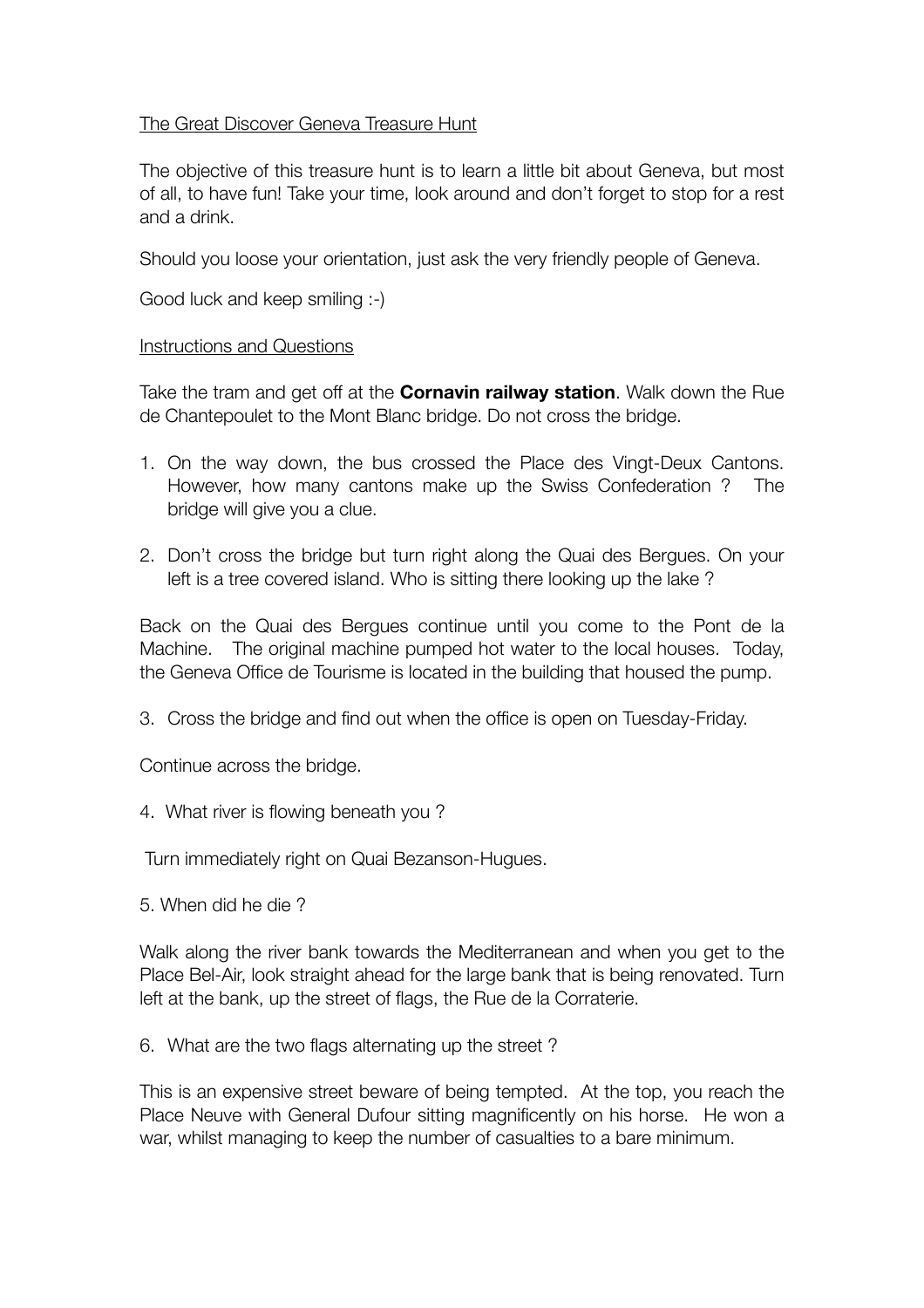- 7. He is looking at the Geneva Conservatoire de Musique. When was it founded ?
- 8. Discretely hidden at the edge of the Place is the bust of the founder of the Red Cross. What is his name ?

Walk through the wrought iron park gates with the golden tips, into the Parc des Bastions. Stop if you wish to challenge the locals to a game of chess but watch the time. Behind the bandstand are automatically-cleaned toilets. What a relief for 50 centimes !

Round the front of the bandstand is a chestnut tree lined alley  $-$  a wonderful place for collecting what we call « conkers » in autumn. On your right are the main buildings of Geneva University.

- 9. On your left is the bust of a famous child psychologist. What is his name ?
- 10.Behind him is the famous Reformation Monument. Who are the four giants of the Reformation ?

Walk past them keeping them on your left and take the ramp out of the park onto the Rue de la Croix Rouge. Cross the road at the pedestrian crossing.

The wall facing you is an example of the old walls of Geneva. On the night of 12th December 1602 Mère Royaume tipped a cauldron of boiling vegetable soup onto the heads of the Savoyard army who were scaling the walls and saved the city. Every year Geneva celebrates this event with a magnificent torchlit parade, and of course hot soup and hot wine is served free of charge.

Turn right and a few metres further turn left up the ramp to the Promenade de la Treille. The trees on this south-facing children's playground announce the first day of Spring, when the first leaves appear, usually in early February !

Walk on to the statue of Pictet de Rochemont and turn right to enter the Old Town under the arch. You pass the Cafe Papon on your right, a famous meeting place for Geneva politicians and dignitaries past and present.

Turn right onto the Rue Hotel de Ville. After a couple of metres is the Court de l'Hotel de Ville, where open air summer concerts take place.

Enter the courtyard and look around you.

11.What is the name of the room in which the First Act of the International Red Cross was signed in 1864 ? For a bonus point, what is the room named after ?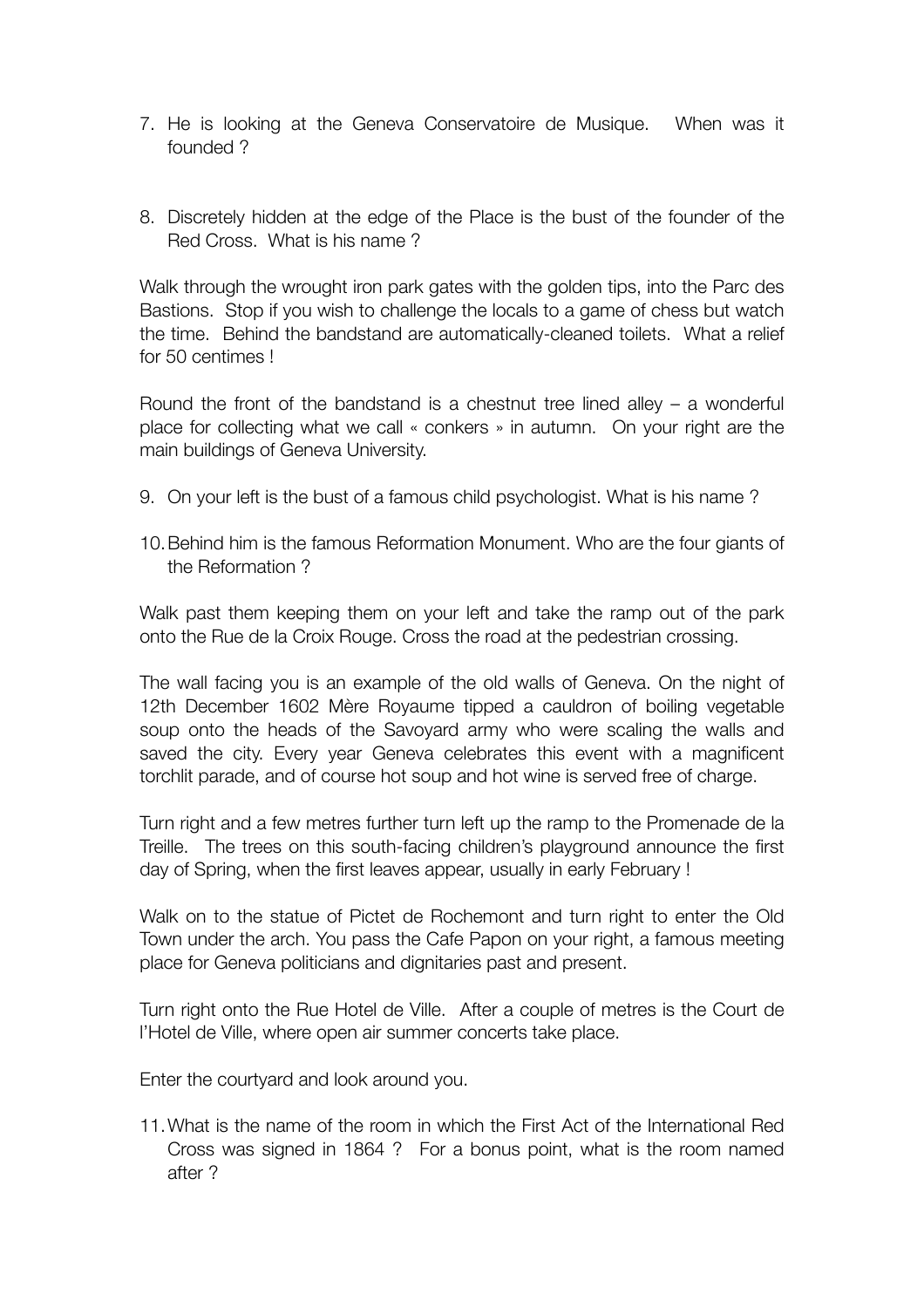Back out of the courtyard. To your left is a famous Geneva street – the Grand Rue – where Jean-Jaques Rousseau was born in a house which is now a museum. The street and the museum are worth a visit another time.

However, today you need to walk past the canons down the Rue de Puits Saint Pierre. A few metres down this little alley, you will find the Maison Tavel, the oldest surviving house in Geneva, also a museum.

12.When did the original house burn down ?

Outside Maison Tavel to the left of the canons you will find the little Rue du Soleil Levant. Walk up it to the Cathédrale Saint Pierre.

13.How much does it cost to climb to the top of the North Tower for a stunning view of the city and surrounding countryside ?

Leave the cathedral by the Place de la Taconnerie past the Auditoire Calvin also known by another name.

14.What is it?

Back on to the Rue de l'Hotel de Ville, and turn left to the Place Bourg du Four. Stop for a refreshing drink at La Clemence, where Mick spent many a happy hour discussing particle physics late into the evening during the days of bubble chambers !

Leave the Place du Bourg du Four by the Rue de Chaudronniers past the Palais de Justice and the old prison which is now the new administrative buildings. Continue straight on to the Museum of Art and History.

Look around you. You can see the golden onions decorating the Russian orthodox church.

The museum is worth visiting another day and has a bookshop and a secluded courtyard restaurant

15.Stand on the museum steps and there is a garden facing you. What is the name of the sculpture in the garden ?

At the right of the garden is a ramp which takes you down parallel to the Boulevard Helvétique to the Rue Ferdinand Hodler. The ramp continues to the left onto this street. At the bottom, water is flowing from a lion's mouth.

16.There are many fountains like this around Geneva. Can you guess what the lion means ?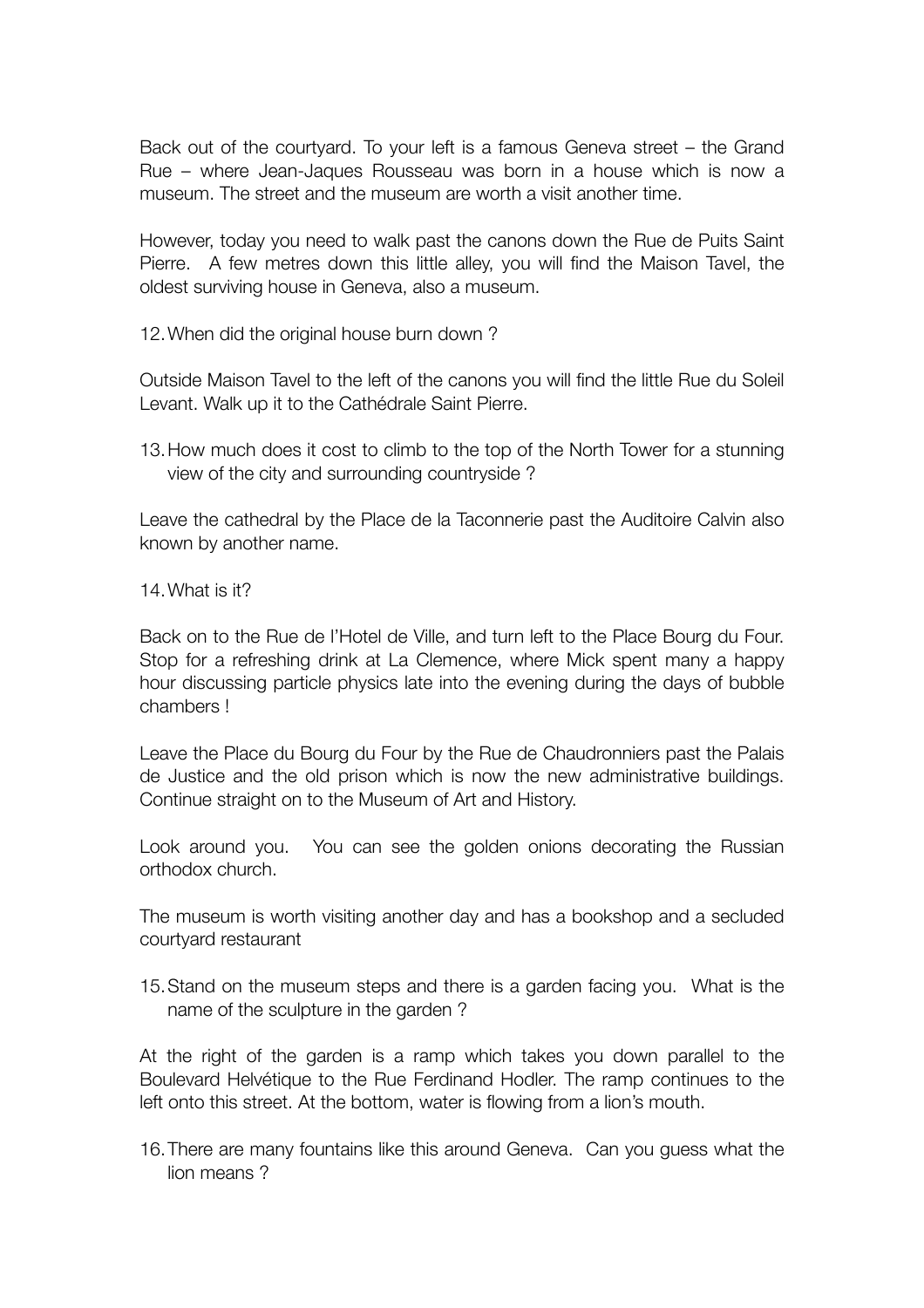Straight ahead you can see Geneva's most famous landmark – the Jet d'Eau. Make your way towards it, crossing the roads with care.

At the Jet d'Eau, a must to visit for every tourist, walk to the end if you dare !

17.How much water is pumped into the air in favourable weather conditions on Midsummer's Day ?

Now walk back along the lakeside the way that you came, back towards the Old Town. Watch out for the Debarcadères Quai Gustav Ador. It's a boat pier and there is a big red and yellow flag flying at the end of it. Your day-pass bus ticket will pay for your trip on the M2 seagull boat (les Mouettes de Genève) to the other side of the lake.

Depending on the time of year, and the time that you arrive at the pier, the boat may have stopped running. In this case continue your walk through the Jardin Anglais and across the Mont Blanc bridge back towards the train station. Stop to take a look at the famous Geneva flower clock just before the bridge. At the other side of the bridge rejoin the trail by turning right and heading for the Hotel Beau Rivage.

Walk left towards the Mont Blanc bridge but don't go far, only a few metres, then cross the road at the Hotel Beau Rivage. Walk past the front of the hotel up the Rue Adhemar Fabri to the Place des Alpes. Take bus # 1 to the train station (or walk there if you wish). Get the number 13 or 15 tram towards the Palais des Nations and get off at Nations.

The square has just been renovated

18. The broken chair sculpture was erected as a protest against something. Can you guess what it was?

Flying in front of the Palais des Nations are many flags.

19.You won't find the answer by looking, but can you guess what are the official languages of the United Nations ?

Look around you and you will see a number of International Organisations.

20.Who do the employees of the HCR look after ?

21.What does ITU stand for ?

Up the hill, at the bottom of the Route de Ferney there is an exotic new building with a waterfall surrounding its conference room.